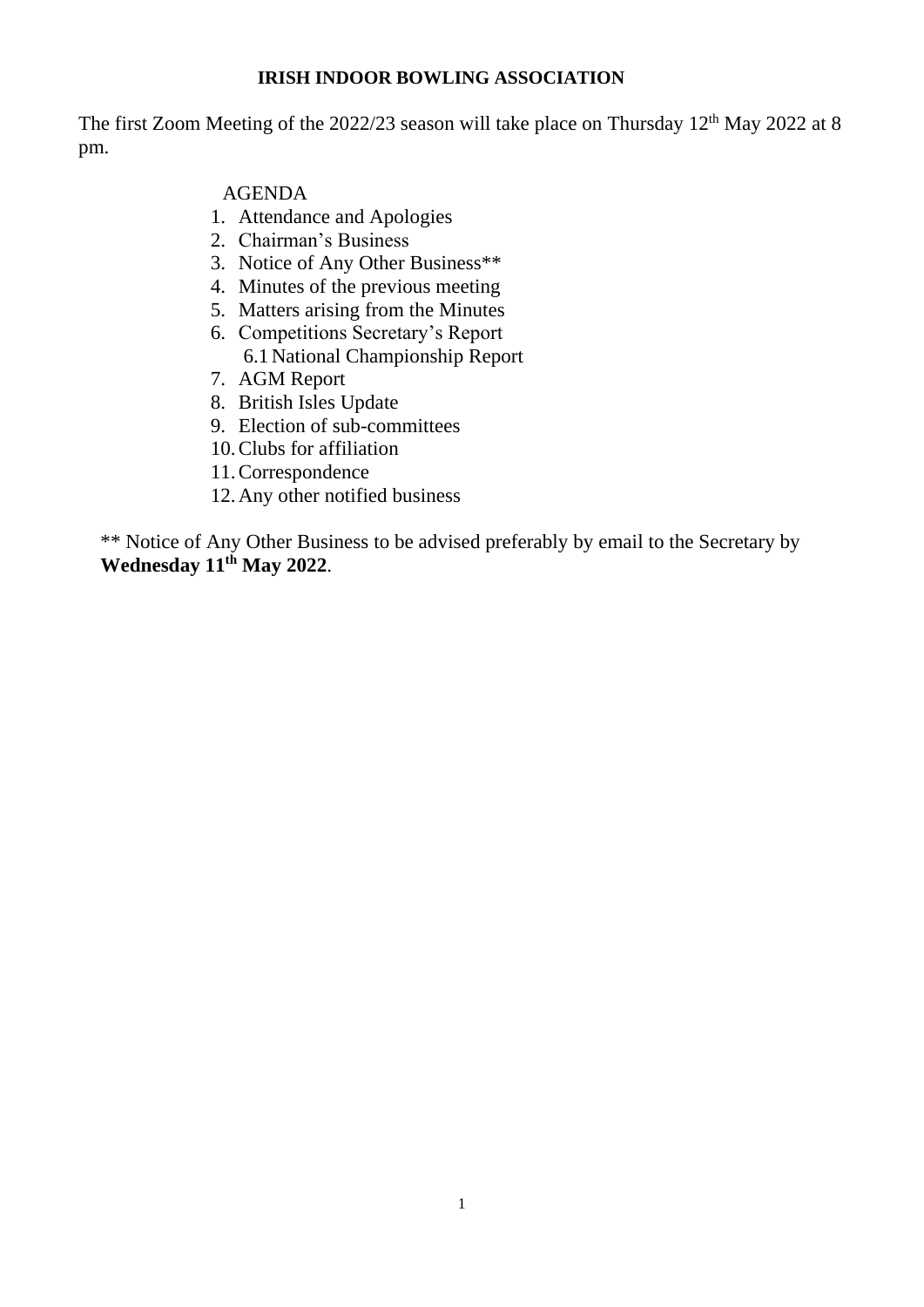## **IRISH INDOOR BOWLING ASSOCIATION**

A Zoom Meeting was held on Thursday 24<sup>th</sup> March 2022 at 8 pm.

### **1. Attendance**

| Mrs F McNally<br>W Cassells<br>S Carleton<br>Mrs A McKiver | A Rice<br>M Caughey<br>Mrs C McKim<br>C Mearns | Ms C Adair<br>Mrs R Rice<br>Mrs N Tanner<br>Mrs J Parkinson | H Nixon<br>W Clinghan<br>S Kyne | D McCullough<br>Mrs A Patton<br>G O'Hare |
|------------------------------------------------------------|------------------------------------------------|-------------------------------------------------------------|---------------------------------|------------------------------------------|
| <b>Apologies</b><br>H Massey<br>Ms R Neely                 | D Doherty                                      | E Irwin                                                     | I Kerr                          | D Witherspoon                            |

### **2. Chairman's Business**

As the Chair was experiencing difficulty with his internet the President presided over the meeting.

- **3. Notice of Any Other Business** None.
- **4. Minutes of the meetings held on 24 th February 2022** The minutes of the Zoom meeting were approved.
- **5. Matters arising from Minutes** None.

## **6. Competitions**

## **6.1 Interzone Report**

The Competitions Secretary reported that after the last meeting when it announced that there was only 16 mats, various phone calls were made and with the help of various people 32 mats were obtained which enabled the plate competitions to be played. She thanked the local clubs that assisted with mats and also Graham & Peter Christie who collected and transported mats from Shaws Bridge to Ballybrakes.

The catering was good although there was a problem with the ovens initially, but everyone got fed quickly. Time was lost between games as the cards came in dribs and drabs instead of being collected as originally requested by one person who would bring all 4 cards at the same time. The PA was not great due to the large number of players and the background noise. Internet was intermittent due to the numbers in the venue. Men's Interzone: 16 Teams entered, and the Boomer Cup was won by Oriel who beat Western 40-25. The Men's Plate won by Donegal who beat Mid Ulster 33-30 Ladies Interzone: 8 Teams entered, and the McIlroy Cup won by Monaghan who beat Donegal 33-32. The Ladies plate won by Armagh who beat Mid Ulster 49-41. The trophies and badges were presented by the Competitions Secretary.

The Competitions Secretary concluded that it was a long day for all concerned and if the competitions were run again in this format it would be best to keep the men and ladies competitions separate. On behalf of the Armagh Zone Mrs A Patton thought there was too long a wait between games for the ladies. The Competitions Secretary said this was because it was decided to hold all the finals at once.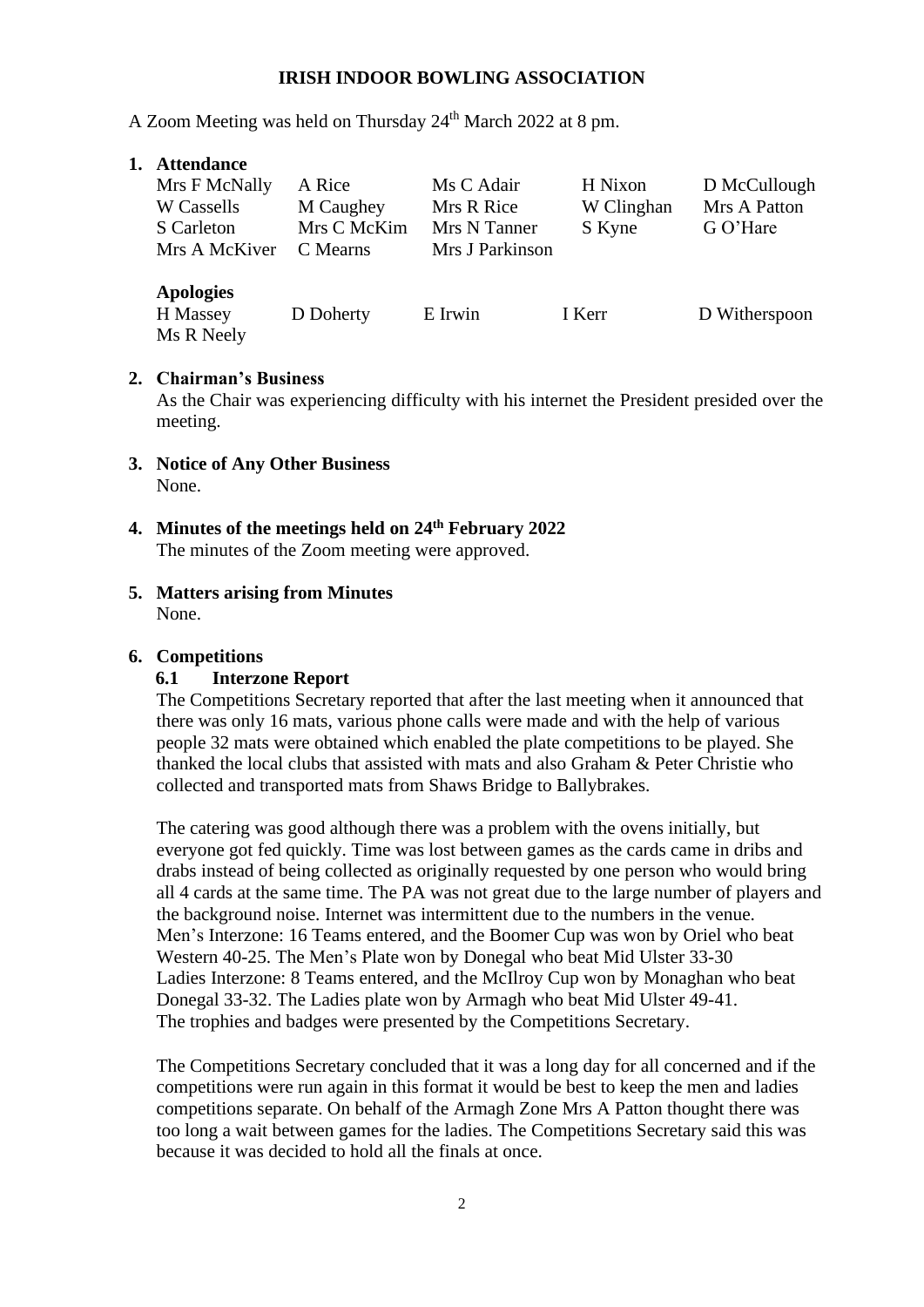## **6.2 World Bowls Report**

The Competitions Secretary stepped into the role of Team Manager as G O'Hare was not available. The hotel was fine although there was a problem on leaving when the staff were asking for additional money. It was agreed that the Honorary Secretary would write to the hotel expressing the IIBA's disappointment at the way people were treated on departure. The transport between the hotel and the venue and lunches were good. At the semi-final stage Niall Hand was in the fours; Mark Sproule and Andrew Leckey in the triples. Niall Hand and Andrew Leckey managed to reach the final of their respective competitions but unfortunately neither won. Overall, the players did perform well but with no competitive bowls for over 2 years there was just a "sharpness" missing. There were plenty of photos and games streamed on Facebook over the 3 days. However, the Competitions Secretary stated that she would be unable to do it again from her private Facebook account as doing that just informs everyone that she is not at home. For future streaming she would require access to the IIBA Facebook account so she will liaise with S Kyne regarding this.

## **6.3 National Championships Update**

The Competitions Secretary reported that entries have closed, and some players are still looking in but they have been refused entry. There are 259 Singles, 145 Pairs, 85 Triples and 70 Fours. For the singles the Competitions Secretary requested that Convenors be available to mark the initial games and hopefully the losing player will then make themselves available to mark following games.

The National Pairs have been completed: G Stubbs & R Stubbs, Ballinderry, Lisburn Zone beat J Rutledge & G McNabb, Fintona Pearses, Mid Tyrone Zone 8-7.

The Competitions Secretary then posed several questions that must be addressed: Can these events go back to the zones next year? If they do go back to Zone level, the zone needs to be running them in such a way that they at least "break even". This will be difficult with the increased cost in halls. Will all zones have access to halls or just a few? Will they be able to meet the minimum number required? What about the ladies, juniors and over-55 competitions? This will be further covered in the Finance Committee Report.

S Kyne thought that it would not be financially viable to run Nationals in some Zones. Mrs N Tanner thought there could be repercussions if the National Championships were not run at Zone level. S Carleton agreed with this stating that the majority of the players in his Zone would not travel to Shaws Bridge. G O'Hare thought that the price of halls could only go up due to the cost of heating etc. S Carleton and G O'Hare thought that a raffle could be run each night to offset the cost of the hall. S Kyne pointed out that this would not work in some Zones. It was agreed that the Interzone competitions would be run in the same format as this season with the Men and Ladies Competitions run on separate days in Shaws Bridge.

#### **6.4 Competitions Committee Report**

The Competitions Secretary reported on a Zoom meeting which was held to discuss some queries that had been raised regarding the Nationals:

1. The first one was what happens when 2 pairs are entered and each of them find themselves short either a lead or skip. The Competitions Committee agreed that each pair could find a substitute but cannot combine to make one pair. If this was done the question of where would you place them in the draw; can the opposing pair object. 2. The second query was more difficult: a convenor received an entry of 2 pairs via text message listing just the skips names. He completed the entry form and put in the names